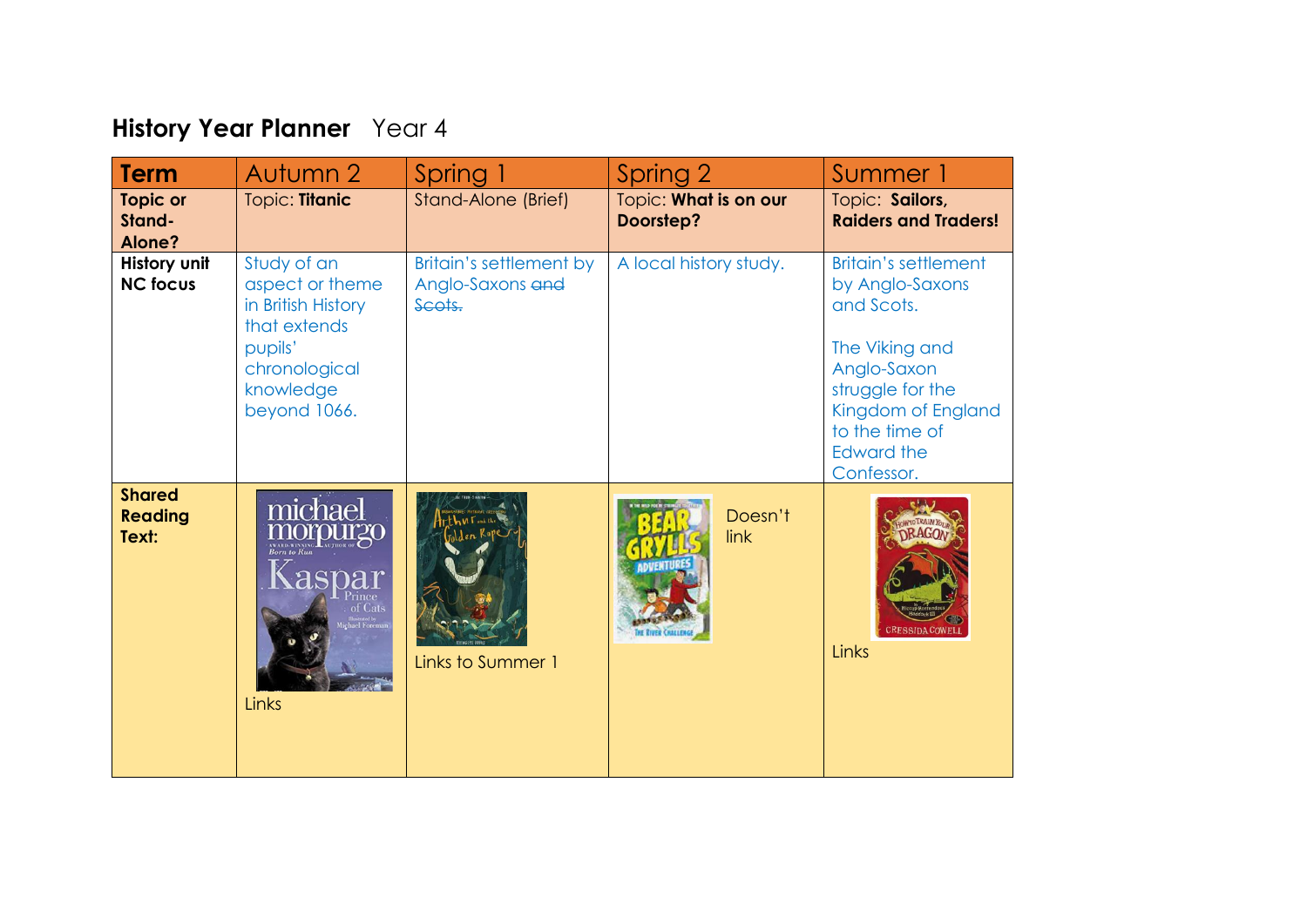| <b>Additional</b><br><b>Reading:</b>                                           |                                                                                                 |                                                                                                                   | Local<br><b>History</b><br>link with<br>Heligan<br>Gardens.                                                           | T History of Britain T<br><b>The Saxons</b><br>& Vikings<br><b>Non-Fiction Extracts</b>                                                 |
|--------------------------------------------------------------------------------|-------------------------------------------------------------------------------------------------|-------------------------------------------------------------------------------------------------------------------|-----------------------------------------------------------------------------------------------------------------------|-----------------------------------------------------------------------------------------------------------------------------------------|
| <b>Writing Links</b><br>& Other<br><b>Wider</b><br><b>Curriculum</b><br>Links: | Recount-<br>$\bullet$<br>diary extracts<br>Science-<br>$\bullet$<br>Electricity<br>(Morse Code) |                                                                                                                   | Visit to Lanhydrock<br>$\bullet$<br>House<br>Create a guide for<br>children visiting<br>Lanhydrock House              | Non-<br>$\bullet$<br>chronological<br>reports<br><b>Visit Maritime</b><br>Museum in<br>Falmouth to<br>complete Viking<br>Workshops      |
| <b>Enquiry</b><br><b>Questions:</b>                                            | Who was really<br>responsible for the<br>sinking of the<br><b>Titanic?</b>                      | Were the dark ages<br>really dark?                                                                                | What was it like to live<br>at Lanhydrock House in<br>the 1900s?                                                      | <b>Does Alfred deserve</b><br>to be called the<br>'Great'?<br><b>Did the Vikings</b><br>make a difference<br>to Britain?                |
| <b>Knowledge</b><br>content (4)                                                | . know when, how<br>and why the Titanic<br>sunk.<br>. I know about the<br>different classes'    | I know about the<br>Roman withdrawal<br>from Britain in AD<br>410 and the fall of<br>the Western Roman<br>Empire. | I can show knowledge<br>$\bullet$<br>and understanding by<br>describing features of<br>past societies and<br>periods. | I have a brief<br>$\bullet$<br>understanding of<br>the Scots.<br>I understand how<br>$\bullet$<br>and why the<br><b>Vikings invaded</b> |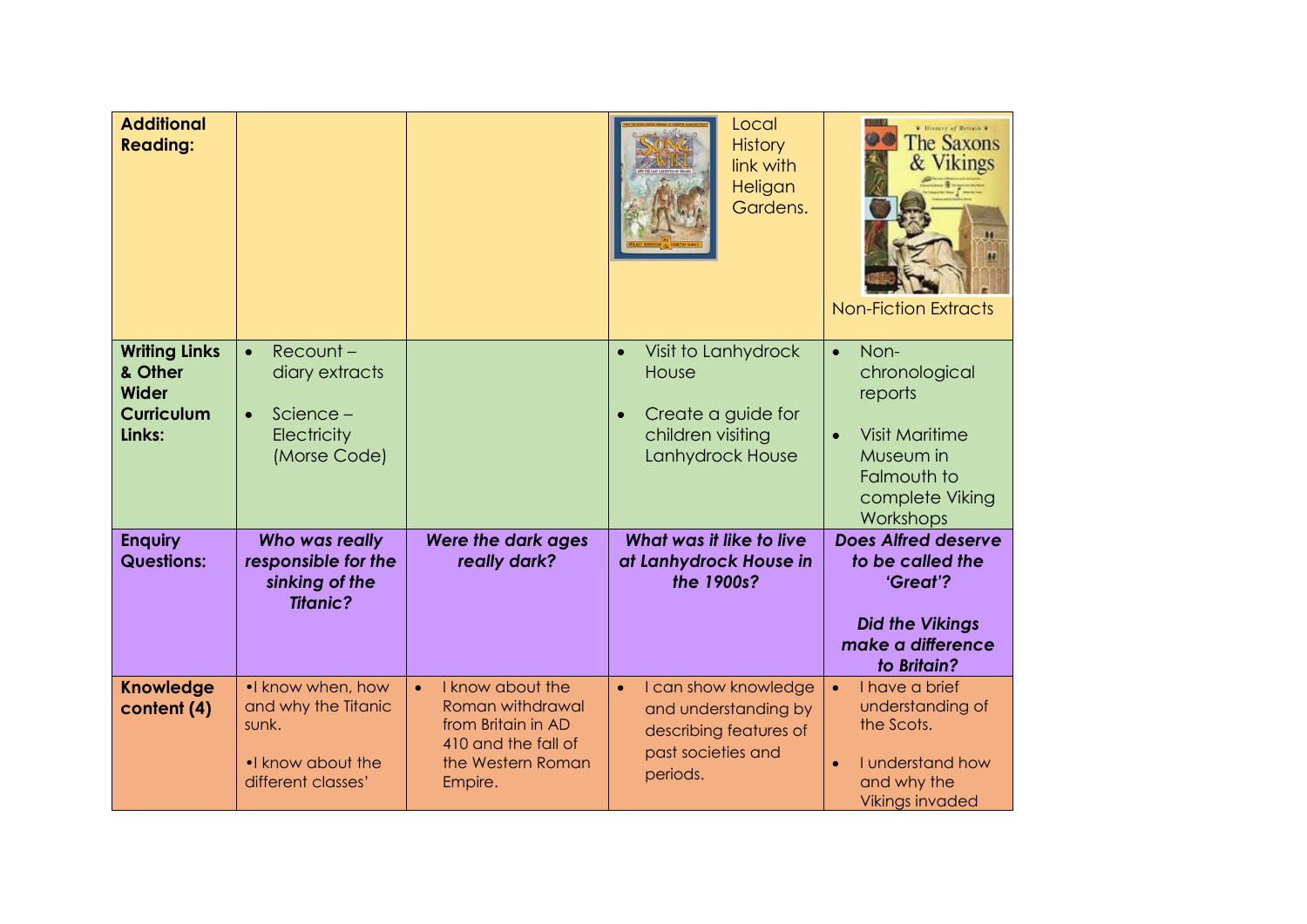|                              | experiences on<br>board the Titanic.<br>•I know the<br>significance of the<br>Titanic sinking and<br>the impact after this<br>tragedy.                                                                                  | I know about Anglo-<br>$\bullet$<br>Saxon art and<br>culture.<br><b>I know about the</b><br>Anglo-Saxon laws<br>and justice.                                                                                                                                                                                                                                                       | I can study a site<br>$\bullet$<br>dating from a period<br>beyond 1066 that is<br>significant in the<br>locality.                                                                                                                                                                                                                                                                                                          | <b>Britain and fought</b><br>the Anglo-Saxons.<br>I know who Alfred<br>$\bullet$<br>the Great was and<br>how he impacted<br>the Anglo-Saxons<br>reign in Britain.<br>I know what Viking<br>warriors were like.<br>I know if the Vikings<br>made a difference<br>to Britain.                                         |
|------------------------------|-------------------------------------------------------------------------------------------------------------------------------------------------------------------------------------------------------------------------|------------------------------------------------------------------------------------------------------------------------------------------------------------------------------------------------------------------------------------------------------------------------------------------------------------------------------------------------------------------------------------|----------------------------------------------------------------------------------------------------------------------------------------------------------------------------------------------------------------------------------------------------------------------------------------------------------------------------------------------------------------------------------------------------------------------------|---------------------------------------------------------------------------------------------------------------------------------------------------------------------------------------------------------------------------------------------------------------------------------------------------------------------|
| <b>Skills content</b><br>(2) | I can place the<br>$\bullet$<br>order of events<br>in chronological<br>order using<br>dates and times.<br>I can use<br>$\bullet$<br>evidence to ask<br>questions and<br>find answers to<br>questions about<br>the past. | I can give reasons<br>$\bullet$<br>why there may be<br>different accounts<br>of history.<br>I can show<br>$\bullet$<br>knowledge and<br>understanding by<br>describing features<br>of past societies and<br>periods. (Examples:<br>Art Sutton Hoo and<br>extracts from 'The<br>Dig' on Netflix.)<br>I can ask questions<br>$\bullet$<br>such as 'What was it<br>like for a  during | I can give reasons<br>$\bullet$<br>why changes in<br>houses, culture,<br>leisure, clothes,<br>buildings and their<br>uses, things of<br>importance to<br>people, ways of life,<br>beliefs and attitudes<br>may have occurred<br>during a time period.<br>I can use more than<br>$\bullet$<br>one primary source of<br>evidence for historical<br>enquiry in order to<br>gain more accurate<br>understanding of<br>history. | I can compare the<br>$\bullet$<br>life of Anglo-<br>Saxons to Vikings in<br>Britain.<br>I can use subject<br>$\bullet$<br>specific words<br>such as monarch,<br>settlement,<br>invader etc<br>accurately.<br>I can name and<br>$\bullet$<br>place dates of<br>significant events<br>from the past on a<br>timeline. |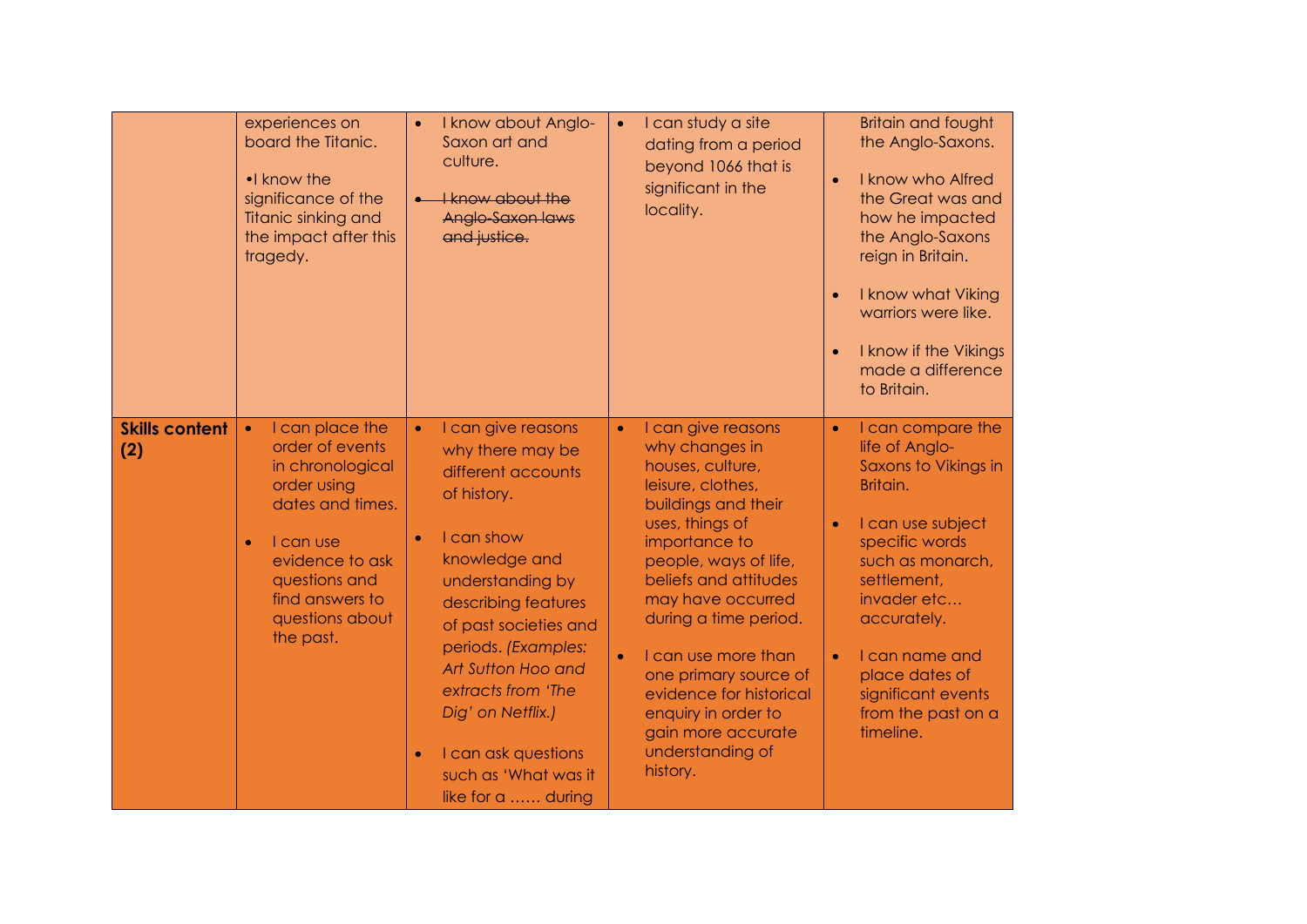|                               |                                                                                                                                                                                                                                                                                                                                                         | ?' 'Who wore<br>a like this?'<br>I understand what a<br>$\bullet$<br>primary source of<br>evidence is.                                                                                                                                                                                                                                                                                                                                                                               | I can ask questions<br>$\bullet$<br>such as 'what was it<br>like for a  during<br>$\ldots$ . ? .<br>I can discuss the most<br>$\bullet$<br>appropriate way to<br>present information,<br>realising that it is for an<br>audience.                                                                                                                                                                                                                                                                                                 |                                                                                                                                                                                                                                                                                                                                                                                                                                        |
|-------------------------------|---------------------------------------------------------------------------------------------------------------------------------------------------------------------------------------------------------------------------------------------------------------------------------------------------------------------------------------------------------|--------------------------------------------------------------------------------------------------------------------------------------------------------------------------------------------------------------------------------------------------------------------------------------------------------------------------------------------------------------------------------------------------------------------------------------------------------------------------------------|-----------------------------------------------------------------------------------------------------------------------------------------------------------------------------------------------------------------------------------------------------------------------------------------------------------------------------------------------------------------------------------------------------------------------------------------------------------------------------------------------------------------------------------|----------------------------------------------------------------------------------------------------------------------------------------------------------------------------------------------------------------------------------------------------------------------------------------------------------------------------------------------------------------------------------------------------------------------------------------|
| Sequence of<br><b>Lessons</b> | $LI = What$ is the<br>Titanic? When,<br>where and how it<br>was made?<br>$L2 =$ The size, layout<br>and features of the<br>Titanic and the<br>classes different<br>experiences<br>through their ticket<br>prices.<br>$L3$ = Timeline of the<br>Titanic's journey.<br>$L4 = The tragic$<br>event!<br>$L5 = The$<br>significance of this<br>tragic event. | Mini Pre-Assessment:<br>Prediction of their<br>thoughts about the<br>Anglo-Saxons.<br>$L1 =$ Briefly, recap the<br>Romans learning from<br>Year 3. The Roman<br>withdrawal from Britain<br>in 410 AD and the fall of<br>the Roman Empire.<br><b>Historical investigation</b><br>based on a range of<br>artefacts (primary<br>resources.) Children to<br>come up with their own<br>questions: e.g. What is<br>this? Who designed<br>this? Who wore this?<br>Where were they<br>found? | $L1 =$ Fact finding about<br>Lanhydrock House. E.g.<br>Location, age, families<br>who lived there etc<br>$L2$ = Creating questions to<br>ask on our visit to<br>Lanhydrock House.<br>$L3$ = Visit Lanhydrock<br>House to gain answers to<br>their historical questions<br>and to observe and study<br>primary sources.<br>$L4+5$ = Creating a guide<br>for children to visit<br>Lanhydrock House<br>focusing on certain<br>features of a past society.<br>Title: What was it like to<br>live at Lanhydrock House<br>in the 1900s? | $LI = Recap$ through<br><b>Revisiting Broader</b><br>Curriculum Time -<br>Anglo Saxons from<br>Spring 1. 'Britain after<br>the Romans'<br>$L2 = A$ brief<br>introduction to the<br>Scots.<br>$L3$ = The Coming of<br>the Vikings.<br>$L4 = Bold$ Seafarers<br>$L5 = The Danes$<br>(Vikings) Move into<br>England.<br>$L6$ = Alfred of Wessex /<br>The Kingdom of<br><b>Wessex. Does Alfred</b><br>deserve to be called the<br>'Great'? |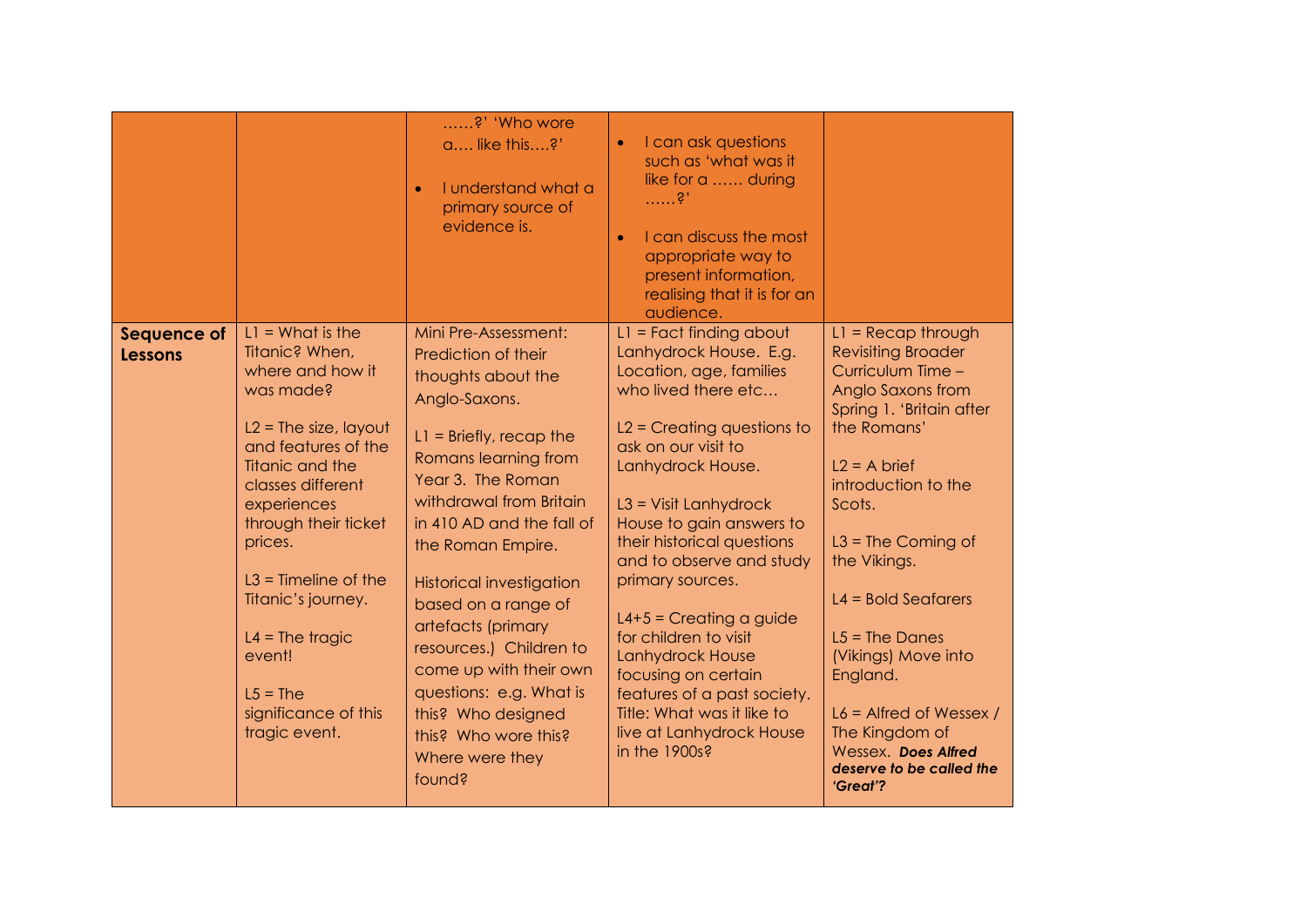|                   |                                       | $L2 = Introduce the bur$     |                          |                                                  |
|-------------------|---------------------------------------|------------------------------|--------------------------|--------------------------------------------------|
|                   | $L6 =$ Who was<br>responsible for the | site discovered in 1939 in   |                          | $L7 =$ Jorvik, A Viking                          |
|                   | sinking?                              | Sutton Hoo, Suffolk.         |                          | City                                             |
|                   |                                       | Cover the work of            |                          |                                                  |
|                   | $L7 = The impact on$                  |                              |                          | $L8 =$ The end of the                            |
|                   | society today.                        | archaeologists.              |                          | Vikings and the start of                         |
|                   |                                       | Understand who the           |                          | the Normans.                                     |
|                   |                                       | Anglo-Saxons were, why       |                          |                                                  |
|                   |                                       | they came and how            |                          | $L9$ = Timeline summary                          |
|                   |                                       | they were great craft        |                          | of our Unit $+$ Did the<br><b>Vikings make a</b> |
|                   |                                       | workers.                     |                          | difference to Britain?                           |
|                   |                                       | L3 = Anglo-Saxon Crime       |                          |                                                  |
|                   |                                       | and punishment.              |                          |                                                  |
|                   |                                       |                              |                          |                                                  |
|                   |                                       | $L4 =$ How has the Anglo-    |                          |                                                  |
|                   |                                       | Saxons impacted life in      |                          |                                                  |
|                   |                                       | Britain? 'Were the dark      |                          |                                                  |
|                   |                                       | ages really dark?' Look      |                          |                                                  |
|                   |                                       | back at pre-assessment       |                          |                                                  |
|                   |                                       | before answering our         |                          |                                                  |
|                   |                                       | enquiry question.            |                          |                                                  |
|                   |                                       | $E_5$ = A brief introduction |                          |                                                  |
|                   |                                       | to the Scots.                |                          |                                                  |
|                   |                                       |                              |                          |                                                  |
| <b>Vocabulary</b> | <b>Titanic</b>                        | Anglo-Saxons                 | Lanhydrock House         | <b>Vikings</b>                                   |
|                   | Captain Edward J                      | Scots                        | <b>Bodmin</b>            | Anglo-Saxons                                     |
|                   | Smith                                 | Romans                       | <b>Robartes</b>          | <b>Alfred the Great</b>                          |
|                   | White Star Line<br>Marconi Room       | culture<br>artefacts         | servants<br>World War 1  | Scandinavia<br>invaders                          |
|                   | telegram                              | burial site                  | evacuees                 | monarch                                          |
|                   | unsinkable                            | Sutton Hoo                   | <b>Victorian House</b>   | pagan                                            |
|                   | 1 <sup>st</sup> class                 | 'The Great Buckle'           | Garden / wooded estate   | jarl                                             |
|                   | 2 <sup>nd</sup> class                 | 'The Alfred Jewel'           | <b>Winston Churchill</b> | longship                                         |